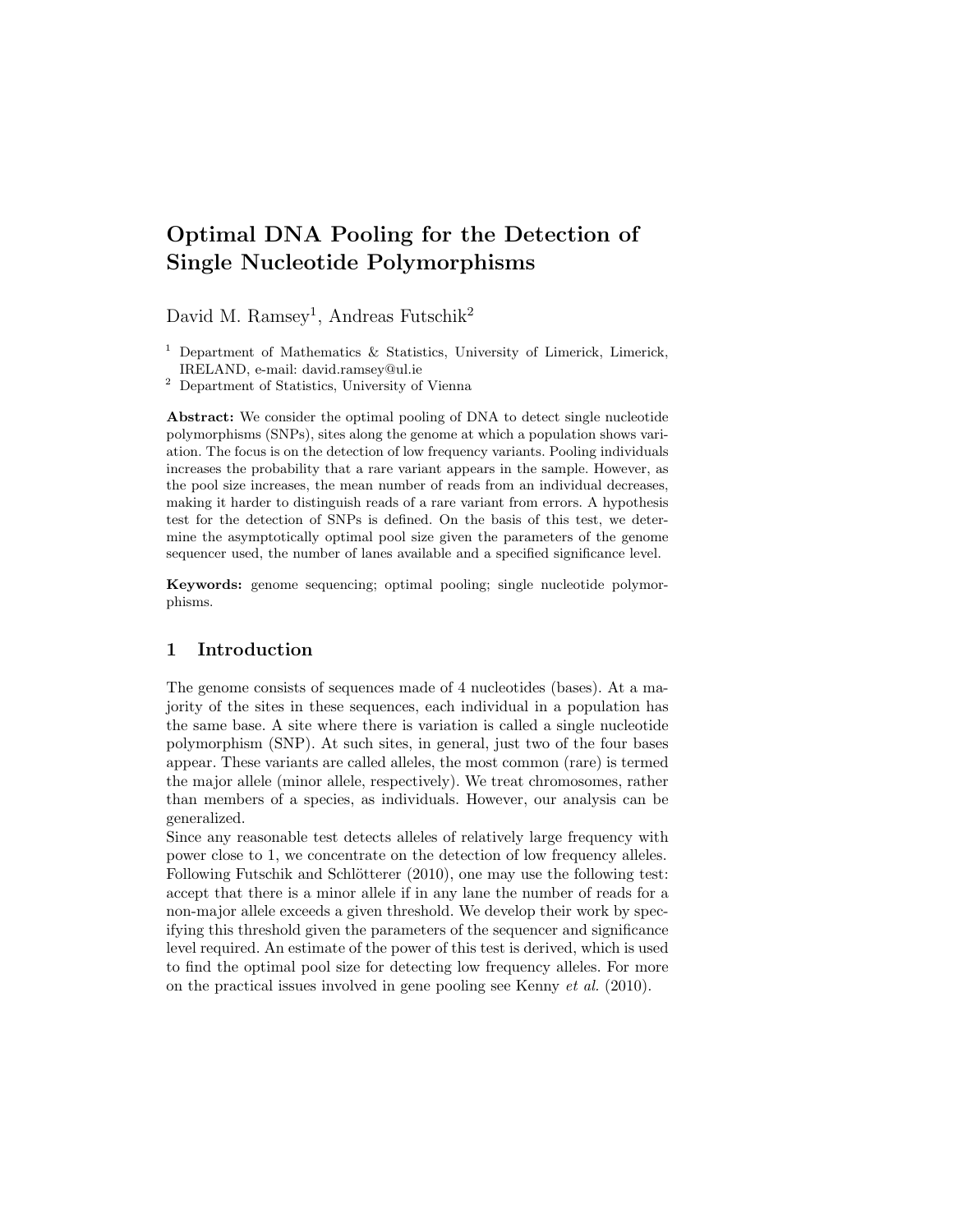2 Optimal DNA Pooling

## 2 Description of the Problem and a Simplified Model

Genome sequencers read DNA from a pool (of  $m$  individuals) placed in a lane. Suppose we have k independent pools, i.e. the sample size is  $n = km$ . Consider a given site. Each lane gives a random number of reads for that site. If the same (large) amount of genetic material is taken from each individual, we may assume that the number of reads from an individual given that there are  $r$  reads in a lane has a binomial distribution with parameters  $r$  and  $1/m$ . Assume that each read is incorrect with a small probability  $\epsilon$ , independently of other reads. Also, suppose that only two alleles are possible, the major allele and the putative minor allele.

Let  $\mathbf{R} = (R_1, R_2, \dots, R_k)$ , where  $R_i$  is the total number of reads for that site in lane *i*. It is assumed that the  $R_i$  are i.i.d. from the Poisson( $\lambda$ ) distribution. In addition, suppose good estimates of  $\lambda$  and  $\epsilon$  are available for the gene sequencer used.

The major allele is inferred to be the one with the largest number of reads in the whole sample. As we are interested in detecting low frequency alleles, we may assume that for reasonable sample sizes the major allele is correctly identified with probability 1. Let  $\mathbf{X} = (X_1, X_2, \dots, X_k)$ , where  $X_i$  is the number of reads of the putative minor allele in lane i.

Denote the minor allele frequency at a given locus by  $p$ . We wish to define an optimal pooling procedure (maximizing power) while controlling the type I error rate for a test of the following hypotheses.

 $H_0$ : The locus is not a SNP, i.e.  $p=0$ .

 $H_A: p = p_0$ , where  $p_0$  is some small positive value.

#### 3 A Test for the Presence of a Minor Allele

Consider the test statistic  $U = \max_{1 \leq i \leq k} X_i$ , i.e. U is the maximum number of reads of a putative minor allele in a lane. Hence, under  $H_0$ , U is the maximum of independent observations from the Poisson( $\lambda \epsilon$ ) distribution. The critical value for the test,  $u_k$ , is the smallest integer satisfying

$$
P(U \le u_k | H_0) \ge 1 - \alpha \Rightarrow P(X_i \le u_k | H_0)^k \ge 1 - \alpha \Rightarrow P(X_i \le u_k | H_0) \ge \sqrt[k]{1 - \alpha}.
$$

Thus we can take the  $\sqrt[k]{1-\alpha}$  quantile of the Poisson( $\lambda \epsilon$ ) distribution as the critical value. We reject  $H_0$  if and only if  $U > u_k$ . Note that this procedure takes into account the fact that we essentially have a multiple testing problem based on k test statistics  $X_1, X_2, \ldots, X_k$ . The critical value used in the test can be approximated using the Bonferroni procedure. However, this test does not take into account that such a procedure is repeated for each site. Hence, the value of  $\alpha$  chosen should reflect this.

Under  $H_A$ , the number of minor alleles in the sample has a  $\text{Bin}(n, p_0)$ distribution. This can be approximated by the  $Poisson(np_0)$  distribution.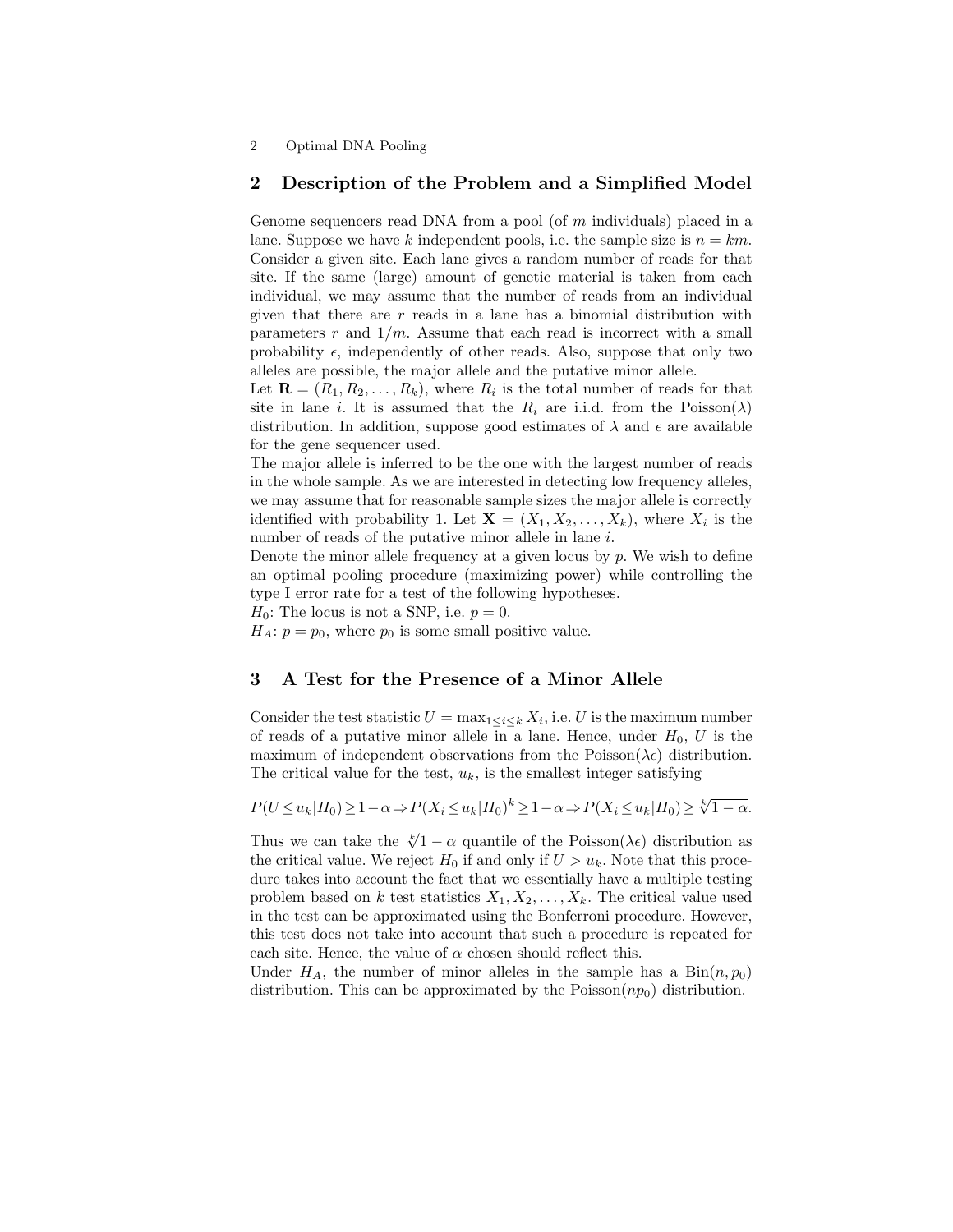Result. When there are b individuals with the minor allele, the distribution of the test statistic stochastically dominates the distribution of this statistic when one individual with the minor allele appears in each of b lanes.

Let  $D$  denote the event that  $H_A$  is accepted given that it is true. Let the number of individuals with the minor allele in the sample be  $B$  and  $\mu = E[B] = mkp_0$ . We obtain

$$
P[D] = \sum_{b=0}^{\infty} P[D|B = b]P(B = b) \ge \sum_{b=1}^{\infty} P[D|B = b]P(B = b).
$$

Since  $P[D|B=0] \leq \alpha$ , we can treat the resulting bound as a good approximation of  $P[D]$ . For  $b \geq 1$ ,

$$
P[D|B=b] = P(U > u_c | B = b) = 1 - P(U \le u_k | B = b) \ge 1 - P(V_1 \le u_k)^b,
$$

where  $V_1$  is the number of correct reads from one individual. If  $p_0$  is small enough to neglect the possibility of two individuals with the minor allele being in a pool, it follows that  $P[D|B = b] \approx 1 - q_k^b$ , where

$$
q_k = \sum_{j=0}^{u_k} \frac{e^{-\lambda/m} (\lambda/m)^j}{j!}.
$$

Hence,

$$
P[D] \approx \sum_{b=1}^{\infty} \frac{e^{-\mu} \mu^b [1 - q_k^b]}{b!} = 1 - e^{-\mu(1 - q_k)}.
$$

Since the exponent in this expression is linear in  $p_0$ , the asymptotically (as  $p_0 \rightarrow 0$ ) optimal pool size is independent of  $p_0$ .

## 4 Results from Simulations

Simulations were carried out for each of the following models:

- 1. Mistakes from reading the major allele always resulted in observing the same allele (the minor allele, if one was present). Mistakes in reading the minor allele always resulted in observing the major allele.
- 2. Mistakes from reading an allele always resulted in observing the same allele (neither the major allele nor the minor allele, if one was present).
- 3. Mistakes from reading any allele gave the other three possibilities with equal probability.

It should be noted that Model 1 corresponds to the model described in Section 2. Under Models 2 and 3, more than two alleles can be observed at a site. In these cases, as before, the major allele is assumed to be the